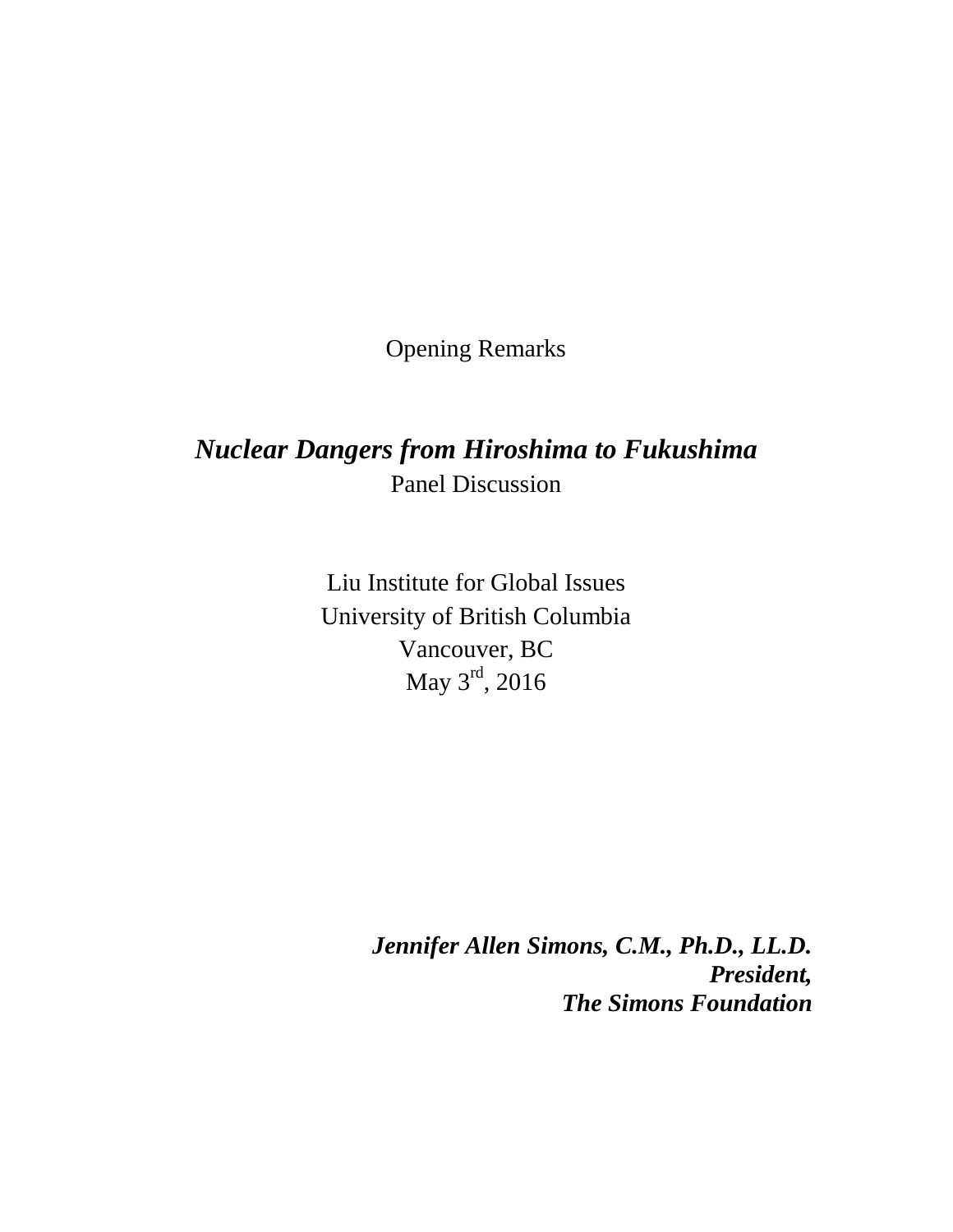My name is Jennifer Allen Simons and I am President of The Simons Foundation. I would like to welcome you to today's panel – the first of a two-day programme - the major event being the sold-out Poetry and Music performance at the Chan Centre by Japanese artists, Sayuri Yoshinaga and Ryuichi Sakamoto at 3pm today.

These two days was the initiative of, and is sponsored by, the Japanese newspaper, Asahi Shimbun; and organized and presented by the Centre for Japanese Research at UBC, the Liu Institute for Global Issues, also at UBC, and The Simons Foundation.

The final event is the screening of *Nagasaki: Memories of My Son*, starring Sayuri Yoshinaga with music by Ryuichi Sakamoto, at the Vancity Cinema at 7.30pm tomorrow evening. Ms. Yoshinaga and Mr. Sakamoto will be in attendance. The screening is free with a \$2 annual membership available at the door. I encourage you to attend.

I would like to thank Julie Wagemakers and Moira McQuade of the Liu Institute for Global Issues for their participation in the project and for providing the space for the panel presentation and the reception following the Poetry Reading. And also thank Christina Laffin of the Centre for Japanese Research, the other partner, who has worked tirelessly to organize and manage the two-day programme.

The subject of today's panel discussion is Nuclear *Dangers – From Hiroshima to Fukushima*.

It has been said that we now live in the *twilight* of the Atomic Age but indications are that the sun may never set. All the nuclear weapons states - rather than fulfilling their commitment to disarm - are upgrading their nuclear weapons and their delivery systems, and seeking new uses for nuclear weapons.

And because nuclear reactors do not emit harmful greenhouse gases, nuclear power is being promoted as environmentally friendly; despite the fact that it is impossible to dispose of nuclear radioactive waste; and despite the fact that man is unable to control nuclear technology thus posing life-threatening risks to humans and to the environment, as demonstrated by Three Mile Island, Chernobyl and now Fukushima.

The political and militarized industrialized world has failed to come to terms with the nuclear menace, both as weapons of war and for power generation; thus has failed to consider its moral responsibility to protect its citizens.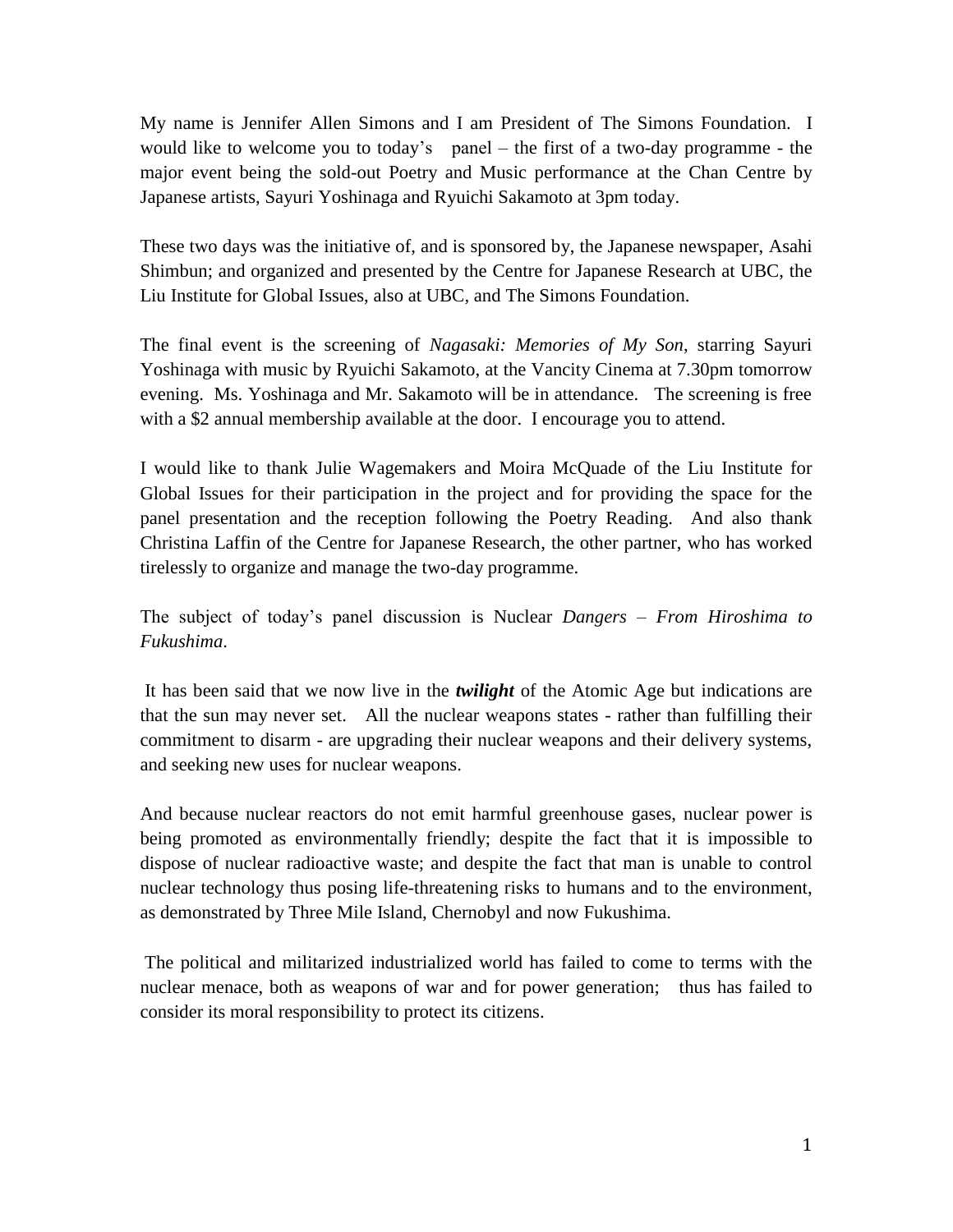Humanity is a great risk from an accidental, mistaken or malicious or intentional nuclear denotation; and from the calamitous consequences of the man's failure to master nuclear technology for peaceful uses.

Our panellists will address the prospects for nuclear disarmament, the nuclear dangers posed by North Korea and what they mean for regional and global security; and also address the current policy debate in Japan on nuclear energy.

Our panellists are:

**Dr. Fumihiko Yoshida** who will speak on *The Prospects for Nuclear Disarmament from the Japanese Perspective.* Dr. Yoshida is Visiting Scholar at the Carnegie Endowment for International Peace in Washington, D.C. Dr. Yoshida has a Ph.D. in International Public Policy from Osaka University; and was a member of the Advisory Panel of Experts on Nuclear Disarmament and Non-Proliferation for Japan's Ministry of Foreign Affairs. He served as Deputy Director of the Editorial board of the Asahi Shimbun and Editorial Writer for the newspaper specializing in nuclear weapons and nuclear energy issues. And is author of *Dismantling the Nuclear Age*, *Century of Nuclear Deterrence, and Nuclear Weapons and the United States –* all three, unfortunately, published only in Japanese.

**Paul Meyer** who will speak on *The Prospects for Nuclear Disarmament: A Canadian Perspective.* Paul Meyer is Adjunct Professor of International Studies and Fellow in International Security at Simon Fraser University and is Senior Fellow at The Simons Foundation. He is a former career diplomat in Canada's Foreign Service and served abroad in six diplomatic postings including as Canadian Ambassador for Japan Ambassador, and Permanent Representative to the United Nations and Conference on Disarmament in Geneva.

**Dr. Brian Job** whose subject is *The Nuclear Dangers Posed by North Korea and What They Mean for Regional and Global Security.* Professor of Political Science and Resident Faculty Associate of the Liu Institute at the University of British Columbia. His current teaching and specific research interests concern the evolving security order of the Asia Pacific, intra-state conflict, human security.

He is involved in regional Asia Pacific expert networks, particularly with the Council of Security Co-operation in the Asia Pacific. He is Senior Fellow of the Asia Pacific Foundation of Canada; and was visiting professor at the Aoyama Gakuin University, Tokyo, Nanyang Technical University, Singapore and the Australian National University.